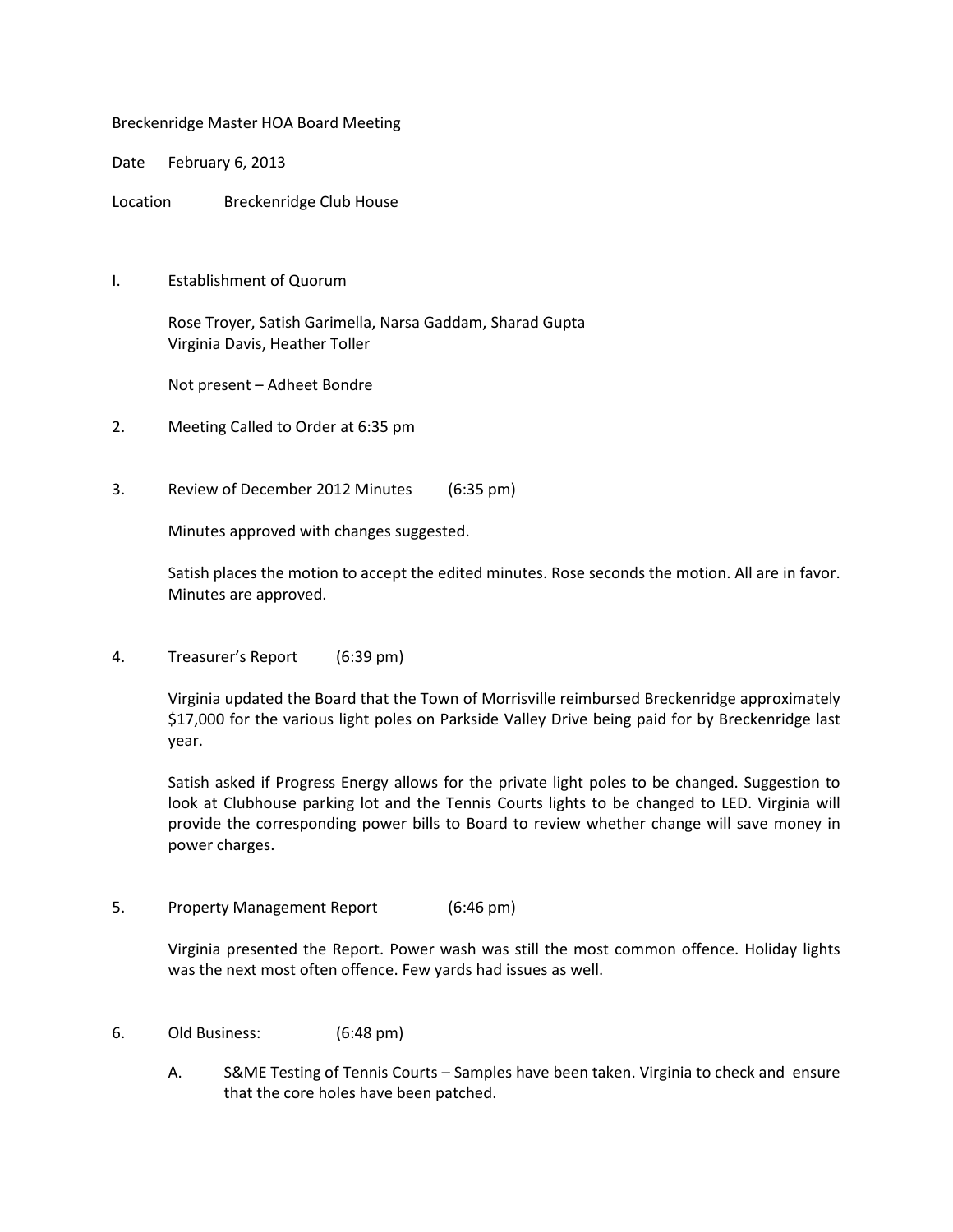- B. Windscreens Virginia to ask for quotes for commercial quality screens before the item is approved.
- C. Rip Rap Area near Lower Courts at Lake to see if can be combined with the shelter project. Virginia to ask Patty to check the ToM codes to see if the shelter can be put up in the proposed location
- D. Pool Contract expecting more bids for comparison.
- E. Pool Repairs expecting more bids for comparison.
- F. Clubhouse Rekeying to be completed with the final contract signage for the Pool Contract / Repairs.
- G. Pool Cards Update Virginia to provide cost of replacement of a card to allow Board to assign a charge to the homeowners.
- 7. Committee Reports:
	- A. Finance (7:05 pm)
		- Tim provided the updates.
			- **Financials for December 2012 to be furnished by York.**
			- Board approved the proposed Budget by 4 votes to zero. Sharad was absent.
			- Sharad and Rose brought up that there was a concern about the Finance Committee deciding on events and restating events across Committees. Tim responded that the Finance Committee only proposes the changes and edits. The Board is empowered to reject such proposals and stay with original request. He also stated that the complete Board in attendance (Sharad was absent) approved the proposed budget with a  $4 - 0$  vote.
	- B. Sports and Youth (7:12 pm)

Prakash Bhave presented the updates.

- $\blacksquare$  Chess Contest 25 contestants participated and was a real success.
- Swimming  $-2^{nd}$  season planning is in process. First meeting is scheduled to be held end of February.
- Tennis gearing up to start the  $2^{nd}$  season in March. Plan to have 3 sessions of 10 weeks each this year.
- Teen Activities request has been made to the Teen volunteers to spread the word through the other teens in the neighborhood to join the effort.
- **Spelling and other Academic contests coming soon.**
- Teen Movie Pilot for February to see how to move forward.

 Sharad requested that the Committee please document all meeting sessions and submit for publishing. Also all Committee meetings to be put on the HOA Calendar.

- C. Social (7:26 pm)
	- Activities for 2013 have been planned.
	- **The next Committee meeting will be scheduled soon.**
	- Given that Tasneem has resigned, volunteers for the Chair are being requested.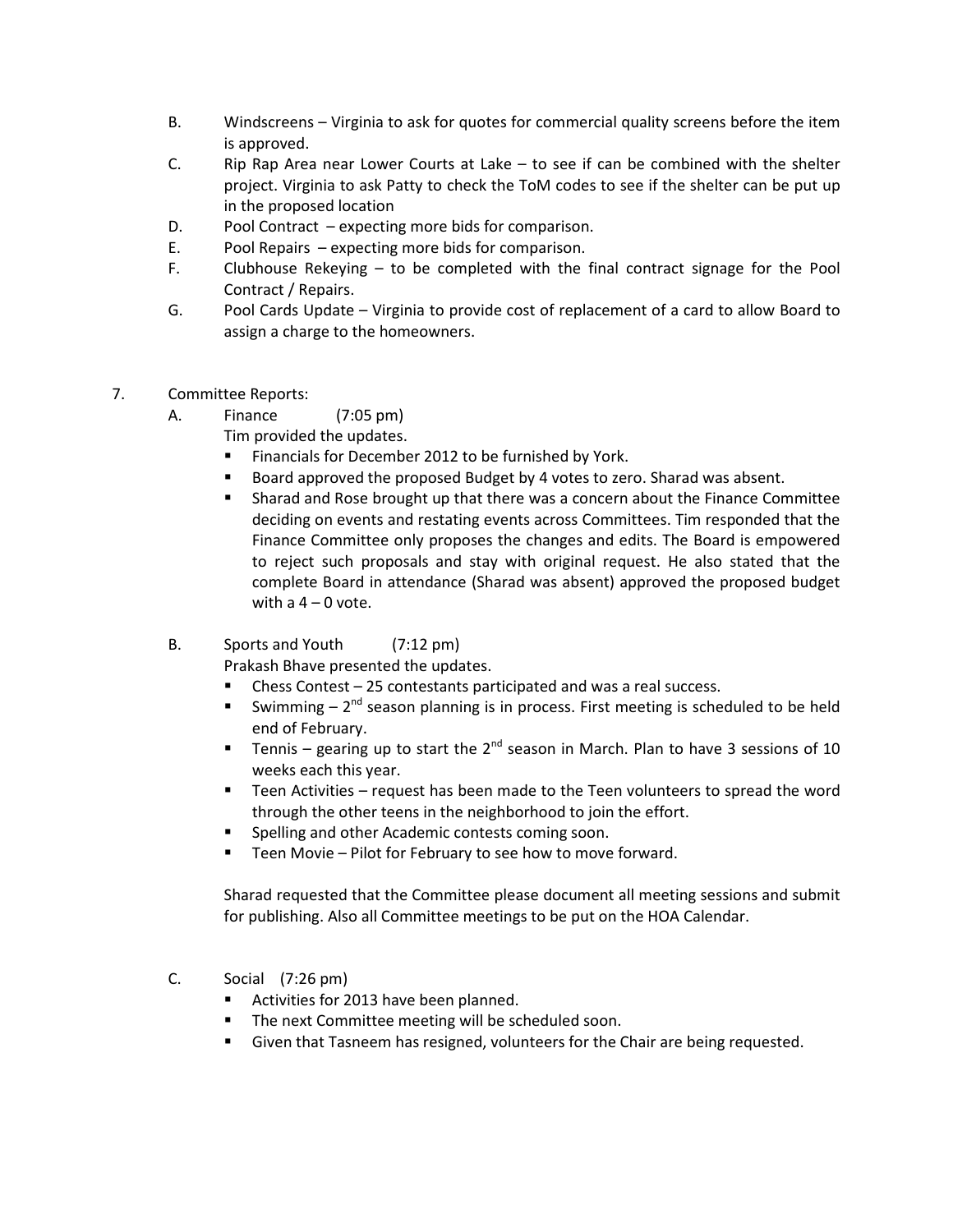Sharad requested Rose to see if Tasneem would reconsider her decision to resign. Satish added that he had a few people who have shown interest in joining the Social committee and will ask them to contact Rose.

D. Architecture (7:27 pm)

Chris presented architectural change requests from the residents. Rose places motion to approve all requests as recommended by Chris. Satish seconds the motion. All are in favor. Motion is passed.

 E. External Affairs (7:40 pm) ToM discussed the various proposals for the North West Park on 1/8. Proposal 1 – Approximately \$1.2M Proposal 2 – Approximately \$131K Proposal 3 – Approximately \$0.9M Robert Crawford and Satish met with Jerry Allen to discuss the status. Next review is on

2/8. Final vote is on 2/26.

- F. Communication (7:50 pm)
	- Based on recommendations and requests from many homeowners, the Committee suggests that details like Phone Nuber and other personal information currently requested while registering should be made optional. The Board approved this change.
	- Satish and Rose to provide details of reasons why all the questions should be answered completely.
	- Sharad to provide all Executive Board Meeting Minutes to be published on the web.
- 8. Homeowner Session (8:15 pm)
	- Mike Windley, 426 Willingham

Planned date for the Getz 5K run are May  $18<sup>th</sup>$  and June  $8<sup>th</sup>$ . Request that the clubhouse and the adjoining grounds be allowed to be used for the purpose.

The Board asked for details of the race – how is it structured and how the net proceeds will be allocated.

Mike did not have all the information and requested time to respond back. They needed access to the Clubhouse. They also plan to have some port-a-johns. Parking lot access for parking, bounce houses, vendors, shows, etc. There is a participation fees and that they may consider a discounted rate for the Breckenridge residents. The race organizers will fill follow all ToM requirements as last year.

Board will take this into consideration and will respond back shortly.

- 9. New Business (8:25 pm)
	- A. Request from Mike Windley on request for Parking Lot and adjoining area usage The complete board in attendance was unanimous that the request should be denied as it sets up precedence for such future requests by other charities. Last year approval was